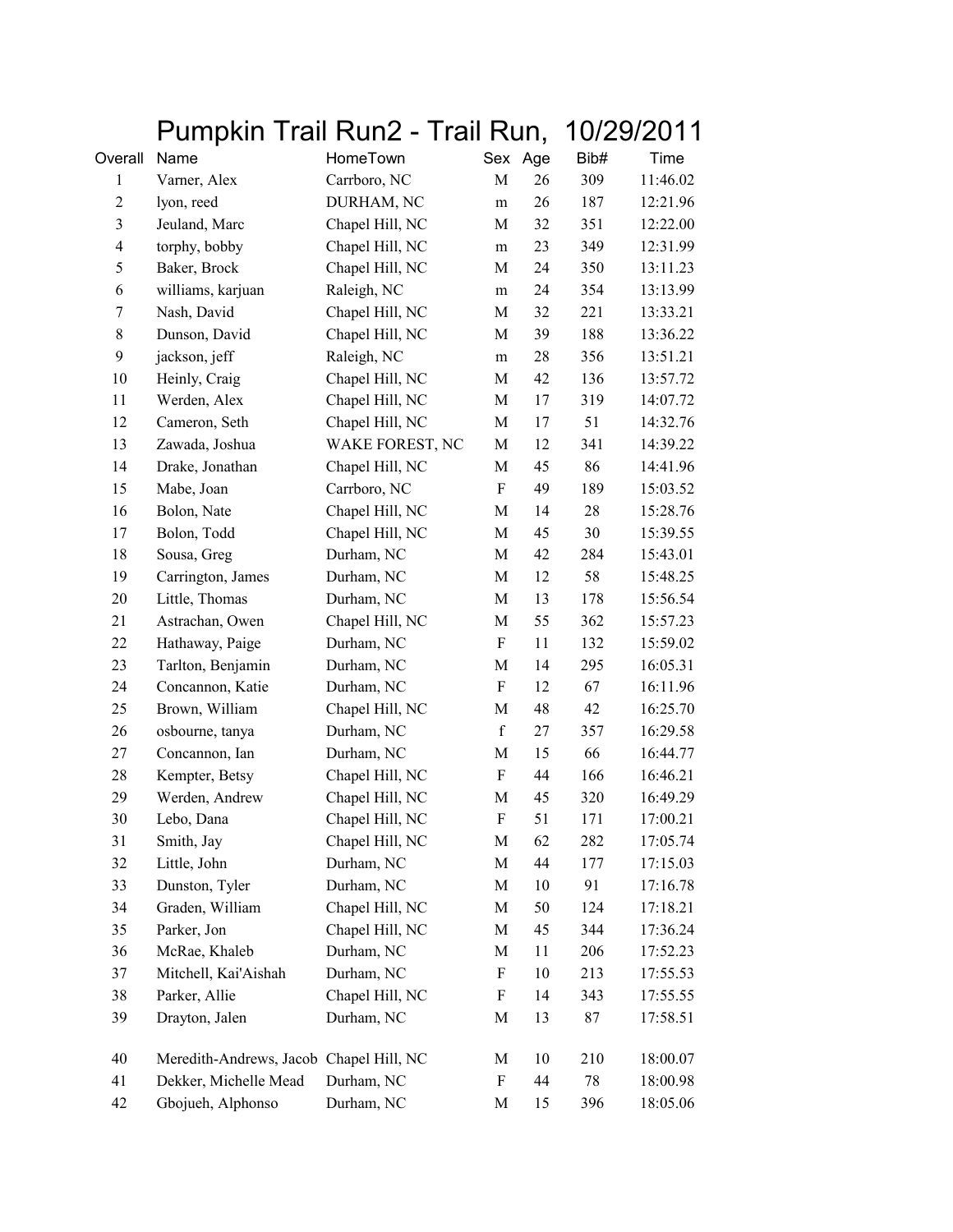| 43 | Reebye, Uday         | Chapel Hill, NC | M                         | 37               | 381   | 18:07.52 |
|----|----------------------|-----------------|---------------------------|------------------|-------|----------|
| 44 | Concannon, Kevin     | Durham, NC      | M                         | 48               | 68    | 18:08.73 |
| 45 | Blake, John          | Chapel Hill, NC | M                         | 53               | 25    | 18:08.97 |
| 46 | Bastiaans, Anne      | Chapel Hill, NC | $\boldsymbol{\mathrm{F}}$ | 11               | 364   | 18:09.03 |
| 47 | Falkovic, Daniel     | Chapel Hill, NC | M                         | 11               | 104   | 18:09.45 |
| 48 | corzine, giles       | Pittsboro, NC   | M                         | 12               | 73    | 18:11.23 |
| 49 | Lockhart, Stephen    | Chapel Hill, NC | M                         | 49               | 180   | 18:12.01 |
| 50 | Giduz, Tom           | Chapel Hill, NC | М                         | 54               | 122   | 18:14.80 |
| 51 | Lynch, Scott         | Durham, NC      | M                         | 43               | 186   | 18:15.08 |
| 52 | Cohen, Lena          | Carrboro, NC    | $\boldsymbol{F}$          | 11               | 65    | 18:21.00 |
| 53 | Carter, James        | Durham, NC      | M                         | 33               | 365   | 18:27.25 |
| 54 | Amico, Evan          | Chapel Hill, NC | M                         | 14               | $8\,$ | 18:29.00 |
| 55 | Braaten, Emily       | Chapel Hill, NC | $\boldsymbol{\mathrm{F}}$ | 20               | 26    | 18:30.20 |
| 56 | Grathwohl, Steve     | Chapel Hill, NC | M                         | 59               | 125   | 18:34.24 |
| 57 | LeCraft, Sincere     | Durham, NC      | M                         | 9                | 172   | 18:40.50 |
| 58 | Brecher, Mark        | Chapel Hill, NC | M                         | 55               | 35    | 18:43.77 |
| 59 | Yandrofski, Tyler    | Chapel Hill, NC | M                         | 11               | 387   | 18:51.73 |
| 60 | Calhoun, William     | Chapel Hill, NC | М                         | 43               | 48    | 18:53.26 |
| 61 | Yandrofski, Dave     | Chapel Hill, NC | M                         | 44               | 386   | 18:54.30 |
| 62 | Matischak, Kalvin    | Carrboro, NC    | М                         | $\boldsymbol{9}$ | 192   | 19:02.09 |
| 63 | Bowdry, Ashlyn       | Durham, NC      | F                         | 11               | 32    | 19:04.49 |
| 64 | Estill, Arlo         | Moncure, NC     | M                         | 13               | 101   | 19:05.31 |
| 65 | Wood, Wendy          | Chapel Hill, NC | $\mathbf f$               | 40               | 337   | 19:05.75 |
| 66 | Weeks, Cyndy         | Carrboro, NC    | F                         | 47               | 313   | 19:09.52 |
| 67 | fickert, pete        | Unknown, NA     | m                         | 69               | 397   | 19:09.73 |
| 68 | Weeks, Kevin         | Carrboro, NC    | M                         | 47               | 316   | 19:09.74 |
| 69 | Rasmussen, Leif      | Chapel Hill, NC | M                         | 9                | 379   | 19:15.74 |
| 70 | Haines, Julia        | Chapel Hill, NC | $\boldsymbol{\mathrm{F}}$ | 15               | 130   | 19:18.31 |
| 71 | McGibbbon, Connor    | Carrboro, NC    | M                         | $8\,$            | 203   | 19:20.55 |
| 72 | Fletcher, Patricia   | Chapel Hill, NC | F                         | 40               | 114   | 19:23.50 |
| 73 | Hickerson, Michelle  | Chapel Hill, NC | ${\bf F}$                 | 42               | 145   | 19:24.27 |
| 74 | Werden, Jacob        | Chapel Hill, NC | M                         | 12               | 321   | 19:26.00 |
| 75 | LoFrese, Elizabeth   | Chapel Hill, NC | F                         | 11               | 181   | 19:33.28 |
| 76 | LoFrese, Todd        | Chapel Hill, NC | M                         | 39               | 182   | 19:33.83 |
| 77 | SIEGLING, KAYTI      | Chapel Hill, NC | F                         | 10               | 279   | 19:39.03 |
| 78 | Mitchell, KeKoaQamra | Durham, NC      | F                         | 9                | 214   | 19:40.22 |
| 79 | Dobbs, Summer        | Durham, NC      | F                         | 11               | 81    | 19:42.74 |
| 80 | Simpson, Yolanda     | Durham, NC      | F                         | 11               | 280   | 19:43.53 |
| 81 | Porco, Gabby         | Chapel Hill, NC | F                         | 12               | 236   | 19:46.50 |
| 82 | ayansersan, katya    | Chapel Hill, NC | F                         | 20               | 363   | 19:47.28 |
| 83 | Drake, Isabel        | Chapel Hill, NC | $\mathbf f$               | 12               | 85    | 19:47.96 |
| 84 | O'Grady, Frances     | Chapel Hill, NC | $\boldsymbol{\mathrm{F}}$ | 12               | 224   | 19:52.46 |
| 85 | Copeland, William    | Chapel Hill, NC | M                         | 51               | 72    | 19:53.76 |
| 86 | Hammond, Phil        | Chapel Hill, NC | M                         | 44               | 131   | 19:57.20 |
| 87 | McGibbon, Andrew     | Carrboro, NC    | F                         | 48               | 204   | 19:58.54 |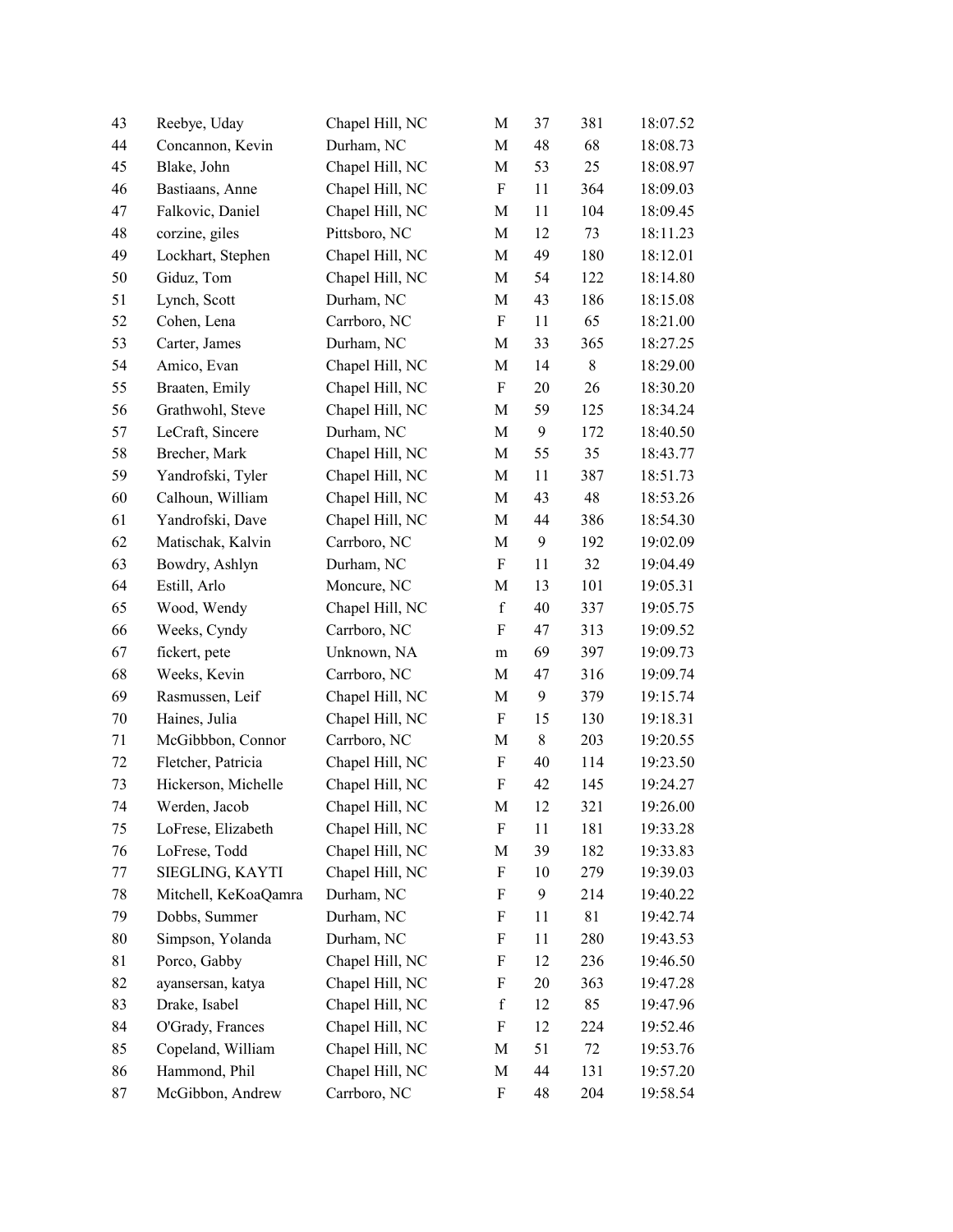| 88  | Cannon, Joshua        | Chapel Hill, NC | M                         | 10    | 54             | 20:04.24 |
|-----|-----------------------|-----------------|---------------------------|-------|----------------|----------|
| 89  | Lopez, Destiny        | Carrboro, NC    | $\boldsymbol{\mathrm{F}}$ | 36    | 183            | 20:07.28 |
| 90  | Herndon, Donovan      | Durham, NC      | M                         | 10    | 140            | 20:11.24 |
| 91  | Copeland, Charles     | Chapel Hill, NC | M                         | 14    | 69             | 20:12.48 |
| 92  | Creadick, Nathan      | DURHAM, NC      | M                         | 12    | 74             | 20:13.82 |
| 93  | Penny-Campbell, Akoya | Durham, NC      | $\boldsymbol{\mathrm{F}}$ | 9     | 232            | 20:14.72 |
| 94  | Hess, Scott           | Chapel Hill, NC | M                         | 40    | 144            | 20:17.45 |
| 95  | McRae, Zion           | Durham, NC      | $\mathbf M$               | 9     | 207            | 20:20.75 |
| 96  | Platt, Michael        | Chapel Hill, NC | M                         | 44    | 234            | 20:20.79 |
| 97  | Platt-Brannon, Henry  | Chapel Hill, NC | M                         | 12    | 235            | 20:21.76 |
| 98  | lecraft, gideon       | Unknown, NA     | ${\bf m}$                 | 30    | 395            | 20:30.05 |
| 99  | Cohen, Andrew         | Carrboro, NC    | M                         | 48    | 64             | 20:33.31 |
| 100 | Tarantino, Lisa       | Chapel Hill, NC | F                         | 44    | 294            | 20:35.52 |
| 101 | lee, brian            | Chapel Hill, NC | M                         | 29    | 375            | 20:36.02 |
| 102 | Easthom, Haley        | Chapel Hill, NC | F                         | 13    | 93             | 20:36.54 |
| 103 | Easthom, Emily        | Chapel Hill, NC | F                         | 12    | 92             | 20:39.30 |
| 104 | ribisl, morgan        | Chapel Hill, NC | $\boldsymbol{\mathrm{F}}$ | 9     | 258            | 20:43.06 |
| 105 | Campbell, Drew        | Chapel Hill, NC | M                         | 11    | 53             | 20:43.23 |
| 106 | belitsky, catherine   | Unknown, NA     | $\mathbf f$               | 47    | 400            | 20:45.96 |
| 107 | Green, jada           | Durham, NC      | F                         | 10    | 126            | 20:50.03 |
| 108 | Robinson, Taylor      | Durham, NC      | F                         | 9     | 262            | 20:50.30 |
| 109 | Althouse, Dan         | Chapel Hill, NC | $\mathbf M$               | 44    | $\mathbf{2}$   | 20:54.51 |
| 110 | Althouse, Owen        | Chapel Hill, NC | M                         | 9     | $\overline{4}$ | 20:54.60 |
| 111 | Smith, Christy        | Chapel Hill, NC | $\boldsymbol{\mathrm{F}}$ | 38    | 281            | 20:54.74 |
| 112 | Dodge, Michael        | Snow Camp, NC   | M                         | 47    | 83             | 20:56.28 |
| 113 | Lenox, Ben            | Chapel Hill, NC | M                         | 10    | 173            | 21:02.24 |
| 114 | Price, Daniel         | Chapel Hill, NC | M                         | $8\,$ | 245            | 21:02.55 |
| 115 | White, Avery          | Chapel Hill, NC | M                         | 11    | 324            | 21:02.71 |
| 116 | Weeks, Gillie         | Carrboro, NC    | $\boldsymbol{\mathrm{F}}$ | 11    | 315            | 21:02.85 |
| 117 | McAvoy, Greg          | Chapel Hill, NC | M                         | 50    | 195            | 21:06.73 |
| 118 | Gershon, Timothy      | Chapel Hill, NC | M                         | 44    | 120            | 21:07.02 |
| 119 | Gershon, Zachary      | Chapel Hill, NC | M                         | 9     | 121            | 21:07.48 |
| 120 | Bennett, Vernell      | Durham, NC      | $\mathbf M$               | 42    | 21             | 21:08.27 |
| 121 | Hayashi, S            | Chapel Hill, NC | F                         | 11    | 134            | 21:11.10 |
| 122 | Easthom, Laurin       | Chapel Hill, NC | $\boldsymbol{\mathrm{F}}$ | 47    | 94             | 21:11.80 |
| 123 | Shaw, Juan            | Chapel Hill, NC | M                         | 12    | 277            | 21:13.48 |
| 124 | Ederle, Elise         | Chapel Hill, NC | F                         | 11    | 95             | 21:14.08 |
| 125 | Campbell, Dana        | Chapel Hill, NC | $\mathbf f$               | 40    | 52             | 21:15.27 |
| 126 | Edwards, Katlyn       | Chapel Hill, NC | $\boldsymbol{\mathrm{F}}$ | 14    | 97             | 21:15.27 |
| 127 | Edwards, Cheryl       | Chapel Hill, NC | F                         | 44    | 96             | 21:15.34 |
| 128 | Amico, Robert         | Chapel Hill, NC | M                         | 41    | 9              | 21:15.60 |
| 129 | allden, kathleen      | Pittsboro, NC   | $\mathbf f$               | 10    | 348            | 21:17.25 |
| 130 | Atchison, Gregory     | Chapel Hill, NC | M                         | 55    | 14             | 21:18.05 |
| 131 | Dekker, Tom           | Durham, NC      | $\mathbf M$               | 49    | 79             | 21:20.56 |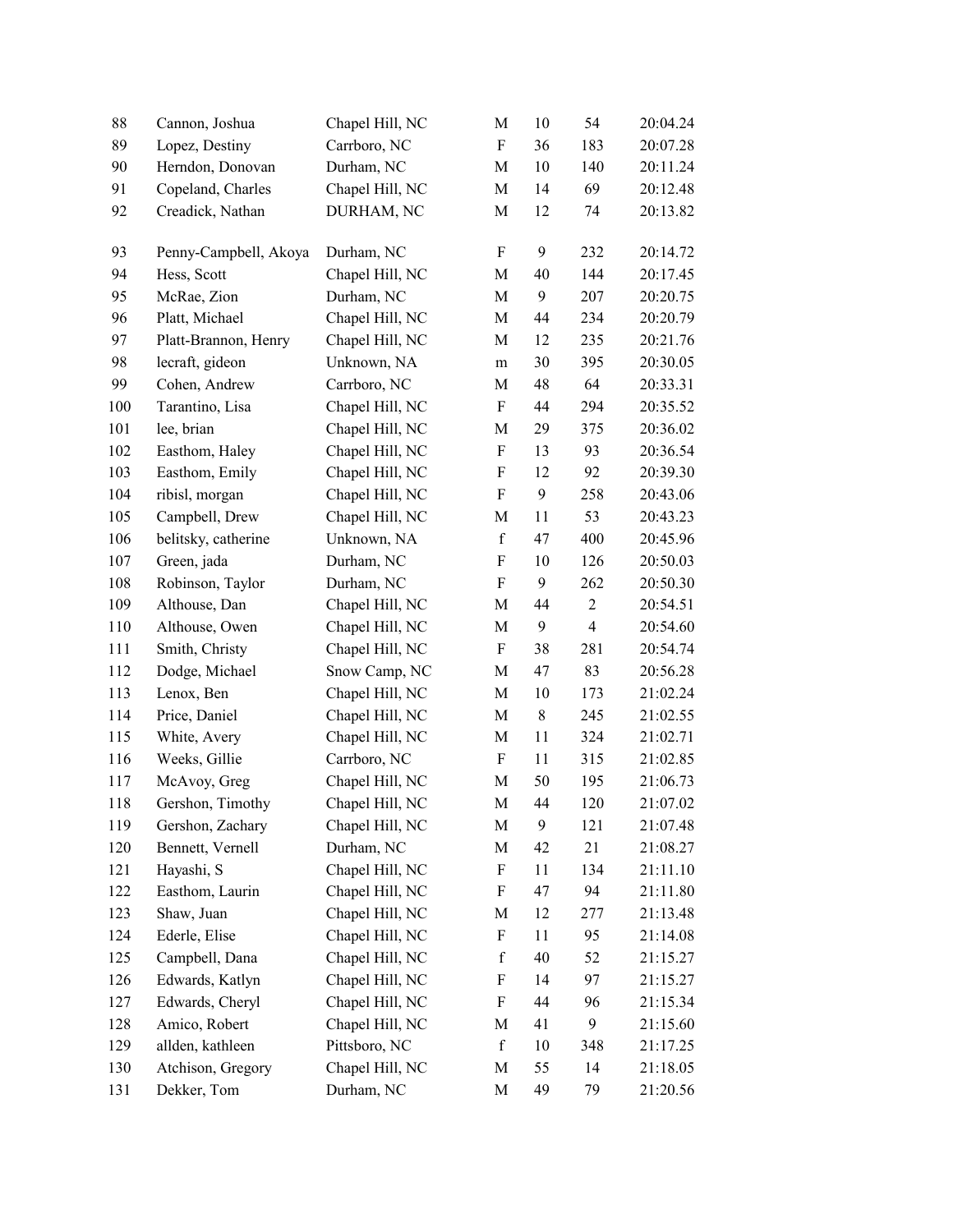| 132 | stein, jaime        | Carrboro, NC      | $\mathbf f$               | 39               | 383 | 21:29.72 |
|-----|---------------------|-------------------|---------------------------|------------------|-----|----------|
| 133 | Pedersen, Kurt      | Chapel Hill, NC   | M                         | 46               | 231 | 21:30.71 |
| 134 | Dekker, Anneke      | Durham, NC        | $\boldsymbol{\mathrm{F}}$ | 11               | 77  | 21:33.19 |
| 135 | Monroe-Porco, Kelly | Chapel Hill, NC   | $\boldsymbol{\mathrm{F}}$ | 47               | 215 | 21:37.04 |
| 136 | Daley, Lucas        | Carrboro, NC      | M                         | $\tau$           | 75  | 21:37.54 |
| 137 | McDonald, Megan     | Durham, NC        | ${\bf F}$                 | 24               | 201 | 21:46.06 |
| 138 | Jimenez, Adrienne   | Carrboro, NC      | F                         | 48               | 158 | 21:47.02 |
| 139 | Schmid, Christopher | Carrboro, NC      | M                         | 9                | 382 | 21:50.74 |
| 140 | Copeland, Valerie   | Chapel Hill, NC   | F                         | 43               | 71  | 21:51.35 |
| 141 | Sousa, Sara         | Durham, NC        | F                         | 40               | 285 | 22:00.95 |
| 142 | Tyler, Dan          | Durham, NC        | M                         | 30               | 305 | 22:01.27 |
| 143 | Kempter, Clara      | Chapel Hill, NC   | $\boldsymbol{\mathrm{F}}$ | 13               | 168 | 22:01.76 |
| 144 | weisender, nirva    | Unknown, NA       | $\mathbf f$               | 10               | 399 | 22:02.09 |
| 145 | Russell, Olivia     | Fuquay-Varina, NC | F                         | $\boldsymbol{0}$ | 270 | 22:04.52 |
| 146 | Thomas, Mahogani    | Durham, NC        | F                         | 11               | 298 | 22:04.78 |
| 147 | Bolon, Roxane       | Chapel Hill, NC   | $\boldsymbol{\mathrm{F}}$ | 10               | 29  | 22:05.32 |
| 148 | dodge, grace        | Snow Camp, NC     | $\mathbf f$               | 10               | 82  | 22:06.22 |
| 149 | reebye, laura       | Chapel Hill, NC   | $\boldsymbol{\mathrm{F}}$ | 38               | 380 | 22:08.97 |
| 150 | Bennett, Marie      | Durham, NC        | $\boldsymbol{\mathrm{F}}$ | 9                | 19  | 22:11.49 |
| 151 | Hede, Karyn         | Chapel Hill, NC   | F                         | 47               | 135 | 22:15.08 |
| 152 | Robinson, Daria     | Durham, NC        | F                         | 15               | 260 | 22:16.78 |
| 153 | Ren, Zoe            | Chapel Hill, NC   | $\boldsymbol{\mathrm{F}}$ | 9                | 250 | 22:18.78 |
| 154 | Kayee, Sei          | Durham, NC        | F                         | 10               | 165 | 22:20.00 |
| 155 | McDonald, Mikayla   | Durham, NC        | $\boldsymbol{\mathrm{F}}$ | $\tau$           | 202 | 22:24.27 |
| 156 | Dunn, Stephen       | Chapel Hill, NC   | M                         | 45               | 89  | 22:25.09 |
| 157 | Morgan, Dominic     | Durham, NC        | M                         | $8\,$            | 216 | 22:25.50 |
| 158 | Dunn, Daniela       | Chapel Hill, NC   | $\boldsymbol{\mathrm{F}}$ | 12               | 88  | 22:25.70 |
| 159 | Jimenez, Sergio     | Carrboro, NC      | $\mathbf M$               | 10               | 159 | 22:31.29 |
| 160 | Milledge, Evan      | Chapel Hill, NC   | M                         | 7                | 211 | 22:32.32 |
| 161 | Hickerson, Natalie  | Chapel Hill, NC   | F                         | 11               | 146 | 22:32.99 |
| 162 | mabe, lizzie        | Carrboro, NC      | ${\bf F}$                 | 10               | 190 | 22:33.11 |
| 163 | Fletcher, Jack      | Chapel Hill, NC   | M                         | 33               | 113 | 22:33.85 |
| 164 | Fletcher, Ensley    | Chapel Hill, NC   | F                         | 7                | 112 | 22:33.96 |
| 165 | Haines, Allison     | Chapel Hill, NC   | $\boldsymbol{\mathrm{F}}$ | 12               | 127 | 22:34.73 |
| 166 | Low, Gabriela       | Chapel Hill, NC   | $\boldsymbol{\mathrm{F}}$ | 9                | 184 | 22:36.08 |
| 167 | Hess, Griffin       | Chapel Hill, NC   | M                         | 11               | 143 | 22:36.59 |
| 168 | Williams, Isabel    | Chapel Hill, NC   | F                         | 10               | 332 | 22:37.01 |
| 169 | Appold, Lindsay     | Durham, NC        | F                         | 16               | 13  | 22:47.07 |
| 170 | Wilks, Justin       | Durham, NC        | M                         | 13               | 329 | 22:47.50 |
| 171 | Junker, Matthew     | Carrboro, NC      | M                         | 14               | 163 | 23:03.36 |
| 172 | Junker, Ellen       | Carrboro, NC      | F                         | 52               | 162 | 23:05.11 |
| 173 | Russell, Ingrid     | Chapel Hill, NC   | $\boldsymbol{\mathrm{F}}$ | $\tau$           | 269 | 23:08.23 |
| 174 | Calhoun, Linh       | Chapel Hill, NC   | F                         | 43               | 47  | 23:09.22 |
| 175 | Heinly, Laura       | Chapel Hill, NC   | F                         | 10               | 138 | 23:11.52 |
| 176 | Calhoun, Benjamin   | Chapel Hill, NC   | M                         | 9                | 46  | 23:16.47 |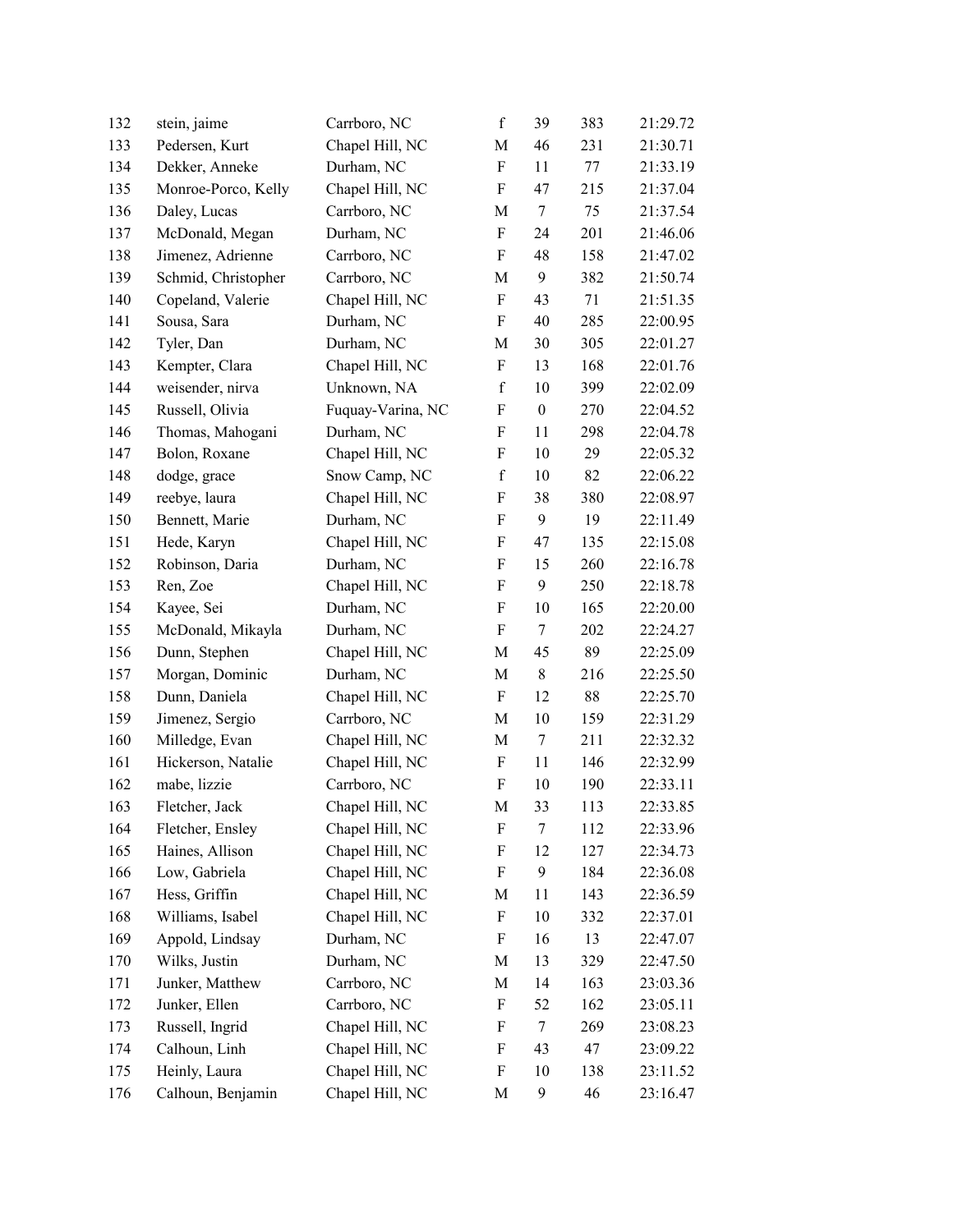| 177 | Stevens, Tina      | Chapel Hill, NC  | $\boldsymbol{\mathrm{F}}$ | 36     | 290 | 23:20.82 |
|-----|--------------------|------------------|---------------------------|--------|-----|----------|
| 178 | Calhoun, Audrey    | Chapel Hill, NC  | F                         | 10     | 45  | 23:22.28 |
| 179 | malutinok, shannon | Unknown, NA      | $\mathbf f$               | 29     | 393 | 23:23.23 |
| 180 | Huemmer, Jacob     | Chapel Hill, NC  | M                         | 10     | 150 | 23:24.27 |
| 181 | Huemmer, Matt      | Chapel Hill, NC  | M                         | 45     | 151 | 23:25.23 |
| 182 | Perez, Teresa      | Carrboro, NC     | $\rm F$                   | 31     | 233 | 23:25.96 |
| 183 | Turner, Eli        | Carrboro, NC     | M                         | 11     | 303 | 23:25.97 |
| 184 | Nedita, Codrin     | Eureka, IL       | M                         | 36     | 222 | 23:26.24 |
| 185 | white, hailey      | Carrboro, NC     | $\mathbf f$               | $\tau$ | 345 | 23:26.71 |
| 186 | Fisher, Heather    | Hillsborough, NC | F                         | 34     | 109 | 23:27.52 |
| 187 | Lynch, Ryan        | Durham, NC       | M                         | 7      | 185 | 23:33.04 |
| 188 | Wilks, Lisa        | Durham, NC       | $\boldsymbol{\mathrm{F}}$ | 41     | 330 | 23:41.74 |
| 189 | Hawley, Benjamin   | Chapel Hill, NC  | M                         | $8\,$  | 133 | 23:43.96 |
| 190 | Komada, Mike       | Chapel Hill, NC  | M                         | 44     | 374 | 23:43.98 |
| 191 | komada, anna grace | Chapel Hill, NC  | $\boldsymbol{\mathrm{F}}$ | 9      | 373 | 23:44.00 |
| 192 | Bryan, Axel        | Chapel Hill, NC  | M                         | $8\,$  | 43  | 23:44.03 |
| 193 | Nutley, Tara       | Chapel Hill, NC  | $\rm F$                   | 43     | 223 | 23:44.54 |
| 194 | Robinson, Darius   | Durham, NC       | M                         | 44     | 261 | 23:48.59 |
| 195 | Wright, Jessica    | Durham, NC       | $\boldsymbol{\mathrm{F}}$ | 11     | 340 | 23:50.50 |
| 196 | Narayan, Drew      | Chapel Hill, NC  | M                         | 36     | 219 | 23:50.78 |
| 197 | Carmouche, James   | Chapel Hill, NC  | M                         | 9      | 57  | 23:51.04 |
| 198 | Narayan, Shaan     | Chapel Hill, NC  | M                         | $8\,$  | 220 | 23:51.99 |
| 199 | Brecher, Dani      | Chapel Hill, NC  | $\boldsymbol{\mathrm{F}}$ | 23     | 34  | 24:03.73 |
| 200 | Shaw, Mia          | Chapel Hill, NC  | F                         | 11     | 278 | 24:06.27 |
| 201 | Shaw, Dave         | Chapel Hill, NC  | M                         | 45     | 276 | 24:06.30 |
| 202 | Turner, Emerson    | Carrboro, NC     | $\boldsymbol{F}$          | $8\,$  | 304 | 24:06.78 |
| 203 | Viemont, Sam       | Chapel Hill, NC  | M                         | 10     | 311 | 24:07.05 |
| 204 | Huemmer, Melissa   | Chapel Hill, NC  | $\boldsymbol{\mathrm{F}}$ | 43     | 152 | 24:08.51 |
| 205 | Fernandez, Regan   | Hillsborough, NC | F                         | 10     | 106 | 24:13.08 |
| 206 | Bolon, Meredith    | Chapel Hill, NC  | F                         | 46     | 27  | 24:13.76 |
| 207 | McCray, Bailey     | Durham, NC       | $\boldsymbol{\mathrm{F}}$ | 11     | 200 | 24:18.74 |
| 208 | Boswell, Stella    | Chapel Hill, NC  | F                         | 43     | 31  | 24:19.47 |
| 209 | Finigan, William   | Pittsboro, NC    | M                         | 9      | 107 | 24:22.95 |
| 210 | hansbrough, greg   | Unknown, NA      | m                         | 28     | 390 | 24:32.96 |
| 211 | Fiorito, Teresa    | Chapel Hill, NC  | F                         | 9      | 108 | 24:40.01 |
| 212 | Fiorito, Agustin   | Chapel Hill, NC  | M                         | 40     | 369 | 24:40.24 |
| 213 | Williams, Bill     | Chapel Hill, NC  | M                         | 41     | 331 | 24:42.76 |
| 214 | Rana, Joe          | Chapel Hill, NC  | M                         | 47     | 378 | 24:44.26 |
| 215 | Wojnovich, Bryce   | Chapel Hill, NC  | M                         | $8\,$  | 334 | 24:54.07 |
| 216 | Bowersox, Lori     | Durham, NC       | $\boldsymbol{\mathrm{F}}$ | 46     | 33  | 24:57.72 |
| 217 | Goldwater, Isaac   | Durham, NC       | M                         | 11     | 123 | 24:57.96 |
| 218 | Phelps, Lauren     | Charlotte, NC    | $\boldsymbol{\mathrm{F}}$ | 19     | 377 | 24:58.00 |
| 219 | Carmouche, Charles | Chapel Hill, NC  | M                         | 5      | 56  | 24:58.31 |
| 220 | unah, daniel       | Chapel Hill, NC  | ${\rm m}$                 | 7      | 153 | 24:58.33 |
| 221 | Lenox, Kari        | Chapel Hill, NC  | F                         | 45     | 174 | 25:01.28 |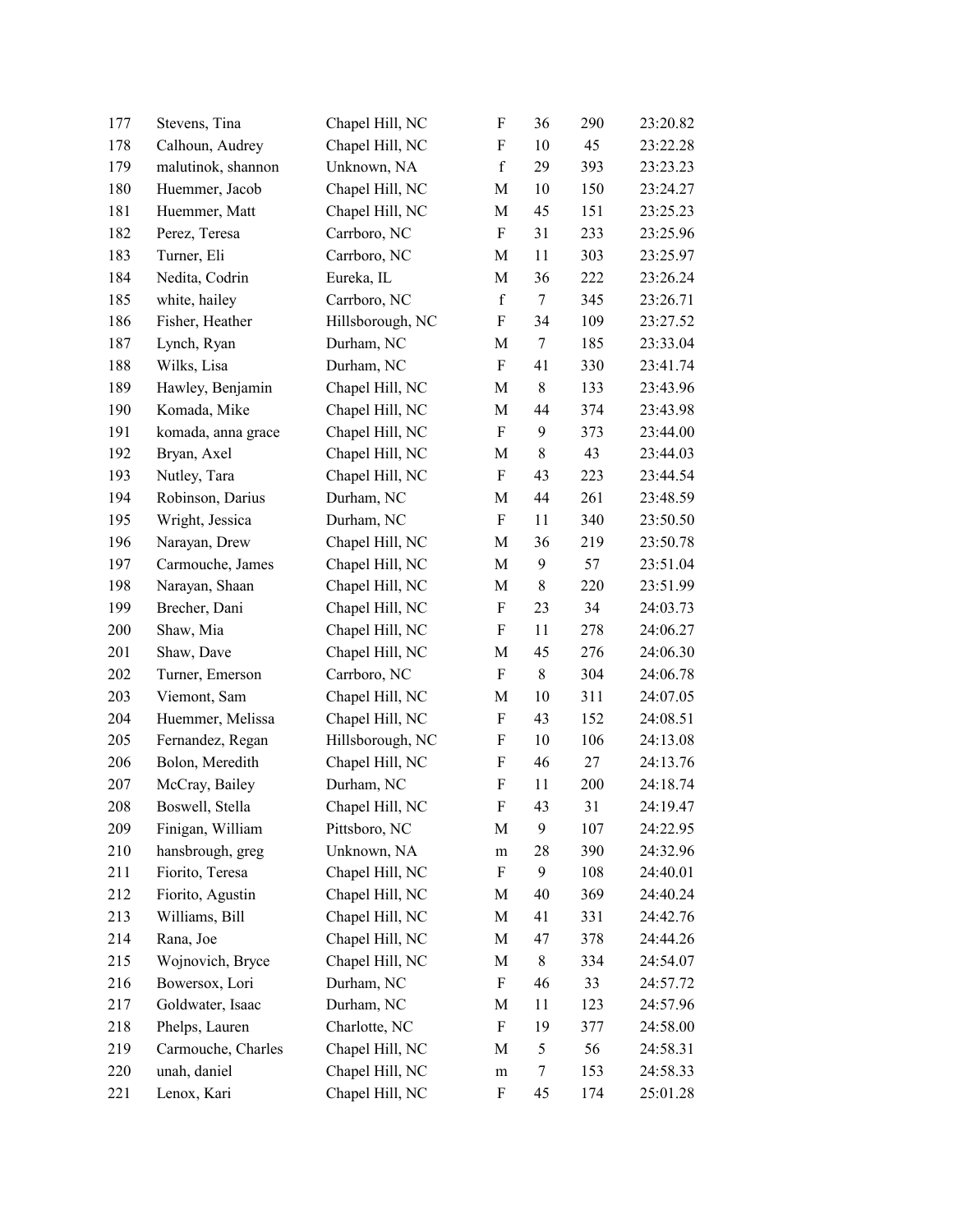| 222 | Snoh, Teteateh      | Durham, NC       | $\rm F$                   | 9              | 283 | 25:01.78 |
|-----|---------------------|------------------|---------------------------|----------------|-----|----------|
| 223 | Porter, Reese       | Carrboro, NC     | M                         | 11             | 239 | 25:02.47 |
| 224 | Gamble, Makayla     | Durham, NC       | ${\bf F}$                 | 8              | 117 | 25:02.79 |
| 225 | Thomas, Janaeshia   | Durham, NC       | F                         | 11             | 297 | 25:03.02 |
| 226 | Haase, Julian       | Chapel Hill, NC  | M                         | 30             | 370 | 25:10.72 |
| 227 | Stravers, Lori      | Carrboro, NC     | $\boldsymbol{\mathrm{F}}$ | 33             | 292 | 25:13.50 |
| 228 | unah, nathan        | Chapel Hill, NC  | m                         | 10             | 154 | 25:15.82 |
| 229 | Wood, Virginia      | Chapel Hill, NC  | $\mathbf f$               | 12             | 336 | 25:17.02 |
| 230 | Adams, Jackson      | Pittsboro, NC    | M                         | 7              | 359 | 25:17.72 |
| 231 | Amico, Erik         | Chapel Hill, NC  | M                         | 11             | 7   | 25:20.29 |
| 232 | mattison, ashley    | Chapel Hill, NC  | $\boldsymbol{\mathrm{F}}$ | 43             | 193 | 25:21.53 |
| 233 | Quinn, leo          | Chapel Hill, NC  | M                         | $8\,$          | 247 | 25:22.28 |
| 234 | Cherry, Diane       | RALEIGH, NC      | $\boldsymbol{\mathrm{F}}$ | 43             | 62  | 25:28.00 |
| 235 | White, Tricia       | Carrboro, NC     | F                         | 35             | 347 | 25:29.74 |
| 236 | white, anna         | Carrboro, NC     | $\mathbf f$               | 5              | 346 | 25:30.01 |
| 237 | Viemont, Tom        | Chapel Hill, NC  | M                         | 43             | 312 | 25:35.28 |
| 238 | Dunston, Phillip    | Durham, NC       | $\mathbf M$               | 44             | 90  | 25:37.48 |
| 239 | Cousins, Deborah    | Carrboro, NC     | $\boldsymbol{\mathrm{F}}$ | 38             | 366 | 25:37.49 |
| 240 | Milledge, Tom       | Chapel Hill, NC  | M                         | 51             | 212 | 25:37.52 |
| 241 | Weems, Marty        | Hillsborough, NC | $\boldsymbol{\mathrm{F}}$ | 45             | 317 | 25:38.21 |
| 242 | Wooten, Evey        | Hillsborough, NC | F                         | 42             | 338 | 25:38.72 |
| 243 | Cocowitch, Anya     | Chapel Hill, NC  | $\boldsymbol{\mathrm{F}}$ | 12             | 63  | 25:45.04 |
| 244 | Erikson, Dawn       | Chapel Hill, NC  | $\boldsymbol{\mathrm{F}}$ | 46             | 100 | 25:45.29 |
| 245 | Holloman, Edith     | Chapel Hill, NC  | F                         | 52             | 371 | 25:54.73 |
| 246 | Bolon, Calvin       | Chapel Hill, NC  | M                         | 12             | 389 | 26:02.08 |
| 247 | Charney, Julia      | Chapel Hill, NC  | $\boldsymbol{\mathrm{F}}$ | 10             | 61  | 26:11.34 |
| 248 | Resnick, Ezra       | Chapel Hill, NC  | M                         | 9              | 251 | 26:20.00 |
| 249 | Tate, Clara         | Chapel Hill, NC  | $\rm F$                   | 9              | 296 | 26:25.94 |
| 250 | Everette, Logan     | Carrboro, NC     | M                         | 10             | 103 | 26:26.61 |
| 251 | Andre, Sean         | Chapel Hill, NC  | М                         | $8\,$          | 12  | 26:28.97 |
| 252 | Denno, Kelly        | Chapel Hill, NC  | ${\bf F}$                 | 47             | 80  | 26:38.47 |
| 253 | Preisser, Jack      | Chapel Hill, NC  | M                         | $\overline{7}$ | 243 | 26:49.80 |
| 254 | Preisser, John      | Chapel Hill, NC  | М                         | 47             | 244 | 26:49.82 |
| 255 | Mead, Bob           | Independence, MO | М                         | 67             | 208 | 26:51.32 |
| 256 | Amico, Carol Ann    | Chapel Hill, NC  | F                         | 42             | 6   | 26:52.23 |
| 257 | Neiswender, Michael | Chapel Hill, NC  | M                         | 50             | 398 | 27:02.76 |
| 258 | Powers, Tyler       | DURHAM, NC       | M                         | 7              | 241 | 27:07.53 |
| 259 | Powers, Ty          | DURHAM, NC       | М                         | 38             | 240 | 27:08.05 |
| 260 | Lane, Kim           | Chapel Hill, NC  | F                         | 38             | 170 | 27:11.49 |
| 261 | Meredith, Marne     | Chapel Hill, NC  | F                         | 42             | 209 | 27:14.46 |
| 262 | Lockhart, Jennifer  | Chapel Hill, NC  | F                         | 49             | 179 | 27:25.33 |
| 263 | Bickford, Susan     | Chapel Hill, NC  | F                         | 48             | 22  | 27:28.85 |
| 264 | Weems, Meg          | Apex, NC         | F                         | 45             | 318 | 27:35.54 |
| 265 | Daley, Nora         | Carrboro, NC     | F                         | 6              | 76  | 27:37.23 |
| 266 | Ruff, Stephen       | Durham, NC       | M                         | 37             | 268 | 27:41.03 |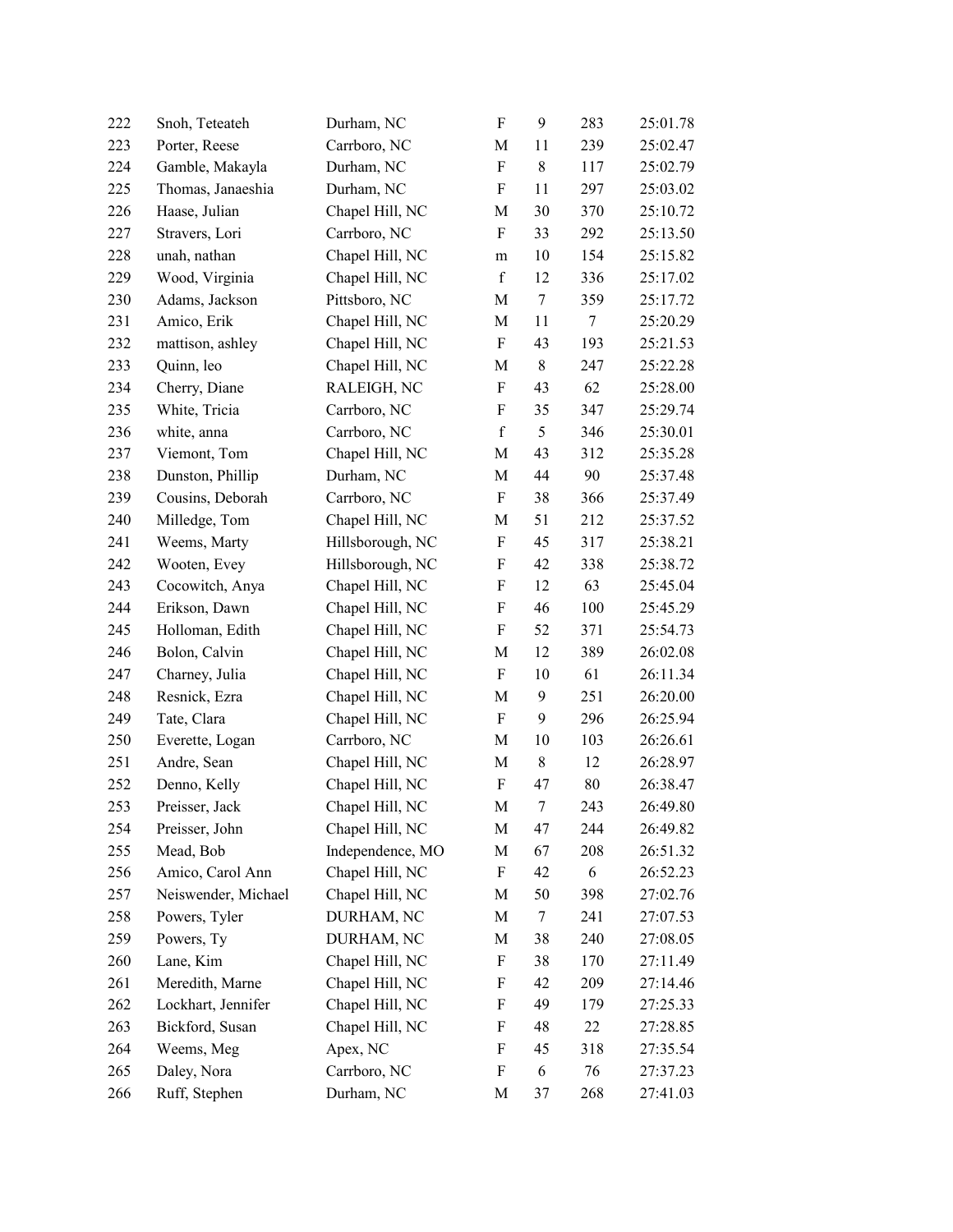| 267 | Charney, Elisabeth   | Chapel Hill, NC | $\boldsymbol{\mathrm{F}}$ | 8              | 60             | 27:50.75 |
|-----|----------------------|-----------------|---------------------------|----------------|----------------|----------|
| 268 | Charney, Amy         | Chapel Hill, NC | F                         | 43             | 59             | 27:51.25 |
| 269 | McCluskey, Megan     | Chapel Hill, NC | F                         | 19             | 199            | 28:03.03 |
| 270 | Linnane, Keira       | Chapel Hill, NC | $\boldsymbol{F}$          | 5              | 175            | 28:13.45 |
| 271 | Linnane, Michael     | Chapel Hill, NC | M                         | 37             | 176            | 28:13.98 |
| 272 | Werden, Jeremy       | Chapel Hill, NC | $\mathbf M$               | 14             | 322            | 28:15.52 |
| 273 | Abler, Laurie        | Chapel Hill, NC | F                         | 35             | $\mathbf{1}$   | 28:17.02 |
| 274 | Rahn, Griffin        | Chapel Hill, NC | M                         | 8              | 249            | 28:18.12 |
| 275 | Rahn, Blake          | Chapel Hill, NC | M                         | 39             | 248            | 28:18.81 |
| 276 | lohr, chuck          | Chapel Hill, NC | M                         | 58             | 376            | 28:20.46 |
| 277 | Schwerin, Tami       | Moncure, NC     | $\boldsymbol{\mathrm{F}}$ | 46             | 273            | 28:21.23 |
| 278 | Cannon, William      | Chapel Hill, NC | M                         | 50             | 55             | 28:24.95 |
| 279 | Wilks, Brian         | Durham, NC      | M                         | 35             | 327            | 28:40.24 |
| 280 | Winters, Stephen     | Chapel Hill, NC | M                         | 52             | 333            | 28:53.35 |
| 281 | Wilks, Jori          | Durham, NC      | $\boldsymbol{\mathrm{F}}$ | 9              | 328            | 28:56.55 |
| 282 | Spade, Avery         | Carrboro, NC    | F                         | 7              | 286            | 28:57.75 |
| 283 | Spade, Steve         | Carrboro, NC    | $\mathbf M$               | 62             | 287            | 28:57.97 |
| 284 | Althouse, Linda      | Chapel Hill, NC | $\boldsymbol{\mathrm{F}}$ | 45             | $\mathfrak{Z}$ | 28:58.01 |
| 285 | Fisher, Julia        | Saxapahaw, NC   | F                         | 28             | 110            | 28:59.53 |
| 286 | Fisher, Zach         | Saxapahaw, NC   | M                         | 31             | 111            | 29:01.02 |
| 287 | mccluskey, linda     | Chapel Hill, NC | $\mathbf f$               | 58             | 198            | 29:04.78 |
| 288 | ribisl, claire       | Chapel Hill, NC | F                         | $\tau$         | 256            | 29:14.54 |
| 289 | Ribisl, Kurt         | Chapel Hill, NC | M                         | 46             | 257            | 29:15.55 |
| 290 | White, Skyler        | Chapel Hill, NC | F                         | $8\,$          | 326            | 29:24.47 |
| 291 | White, Renee         | Chapel Hill, NC | F                         | 41             | 325            | 29:24.74 |
| 292 | Heinly, Julia        | Chapel Hill, NC | F                         | 13             | 137            | 29:26.24 |
| 293 | Van Ord, Sydney      | Chapel Hill, NC | F                         | 13             | 308            | 29:26.99 |
| 294 | Brown, Abby          | Chapel Hill, NC | F                         | $8\,$          | 36             | 29:42.47 |
| 295 | Saussy, Lianne       | Chapel Hill, NC | F                         | 7              | 272            | 29:46.59 |
| 296 | Saussy, Casey        | Chapel Hill, NC | F                         | 47             | 271            | 29:49.23 |
| 297 | Brown, Susan         | Chapel Hill, NC | $\boldsymbol{\mathrm{F}}$ | 46             | 41             | 29:50.97 |
| 298 | wood, sarah louise   | Chapel Hill, NC | F                         | $\overline{7}$ | 335            | 30:03.53 |
| 299 | Rogers, jasmine      | Durham, NC      | M                         | 11             | 263            | 30:23.51 |
| 300 | Steinmetz, Gabriella | Chapel Hill, NC | F                         | 42             | 289            | 30:30.79 |
| 301 | Murphy, Sophia       | Chapel Hill, NC | F                         | 8              | 218            | 30:31.56 |
| 302 | Jarman, Molly        | Carrboro, NC    | F                         | 28             | 156            | 30:53.29 |
| 303 | Davis, Milo          | Chapel Hill, NC | M                         | 52             | 367            | 31:16.82 |
| 304 | Bennett, Danielle    | Durham, NC      | F                         | 37             | 18             | 31:46.97 |
| 305 | Rousseau, Malena     | Chapel Hill, NC | F                         | 31             | 267            | 32:14.27 |
| 306 | Wiltshire, Renick    | Chapel Hill, NC | M                         | 8              | 385            | 32:14.52 |
| 307 | Andre, Emily         | Chapel Hill, NC | F                         | 6              | 11             | 32:26.60 |
| 308 | Tornai, Evan         | Carrboro, NC    | M                         | 9              | 300            | 32:45.27 |
| 309 | Purcell, Susan       | Carrboro, NC    | F                         | 43             | 246            | 32:46.02 |
| 310 | Rotenberry, Anna     | Chapel Hill, NC | F                         | 10             | 264            | 32:46.30 |